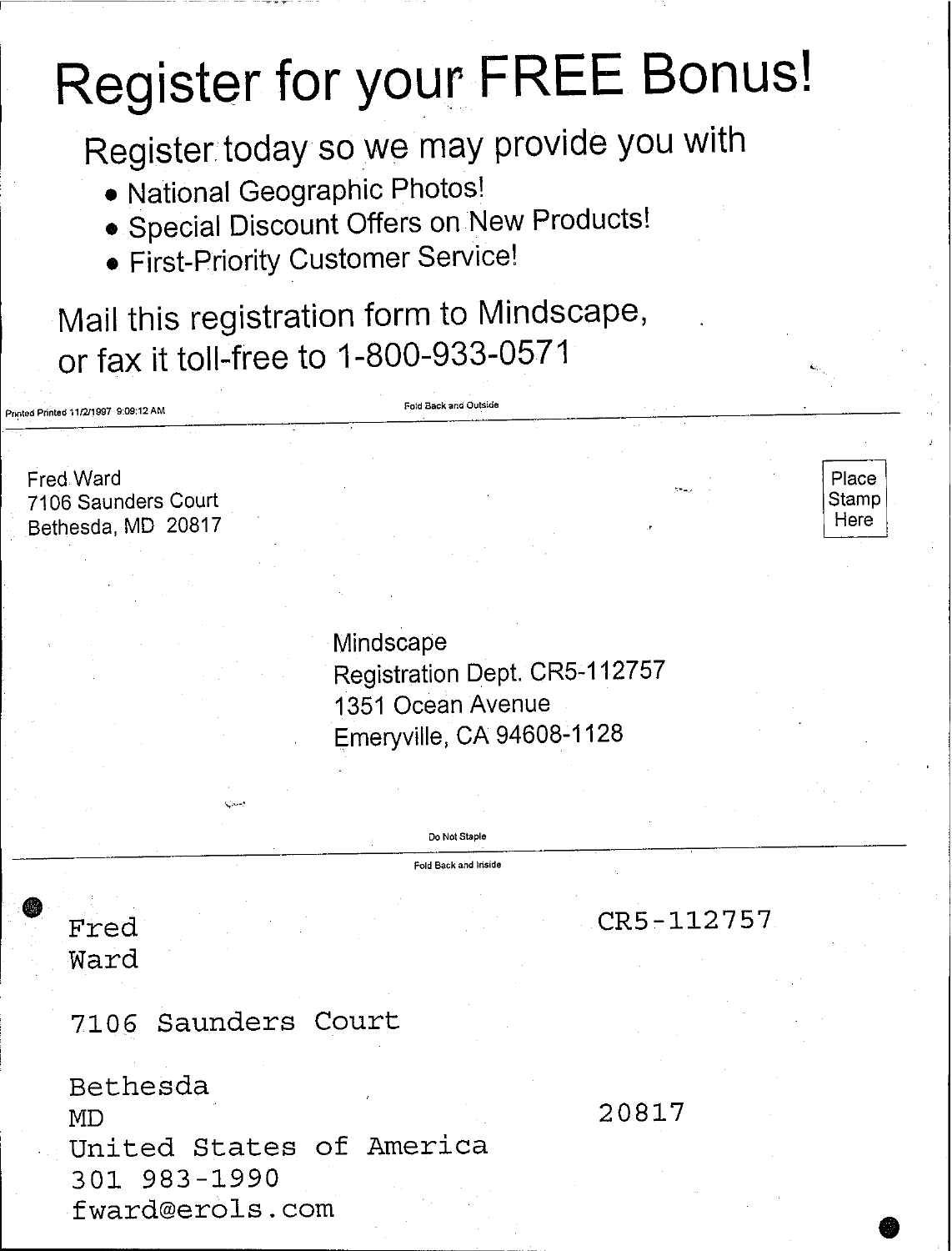# tart

#### o f graphic:

, select the setup.exe.

end of sked for ust ignore

nal . g on its icon.

blishing Ltd, 3 W.

#### Disclaimer PCF74a 1097

.....

Every effort has been made to ensure that all of the programs on this disc work on as many PCs as possible. However, Future Publishing cannot be held responsible if any part of the CD-ROM does not work on any specific PC. Please retum faulty Discs to: Disctronics, Southwater Business Park, Worthing Road, Southwater, West Sussex; RH13 7YT for replacement, enclosing details .of the fault.

This disc has been checked for all known viruses, trojans and variants, and has been found to be completely clean of infection. All archived files and programs . have also been tested and have been found to be clean. Future Publishing cannot be held responsible for any damage to equipment resulting from using this disc. Every effort has been made to ensure that the content<sup>of</sup> the

PC FORMATCD does not infringe any copyright. PC FORMAT recognises all . copyrights on its CD-ROM's contents. © 1997 National GeographiCIMindscape. All rights reserved. Licensed to PC FORMAT, Future Publishing Ltd, 30 Monmouth Street, Bath, SA1 2SW.

**Sub**

• Subscribe CD-ROM edi delivered frei news-stand (

 $\mathbf{w}_{hs}$ • Make your free software tion page for

• You get the and special c

**•** Get Inside mini-magazin

"Yes please, PC FORMAT £59.88 UK 1

I would prefer Cheque (payab Access-Visa

Card expiry di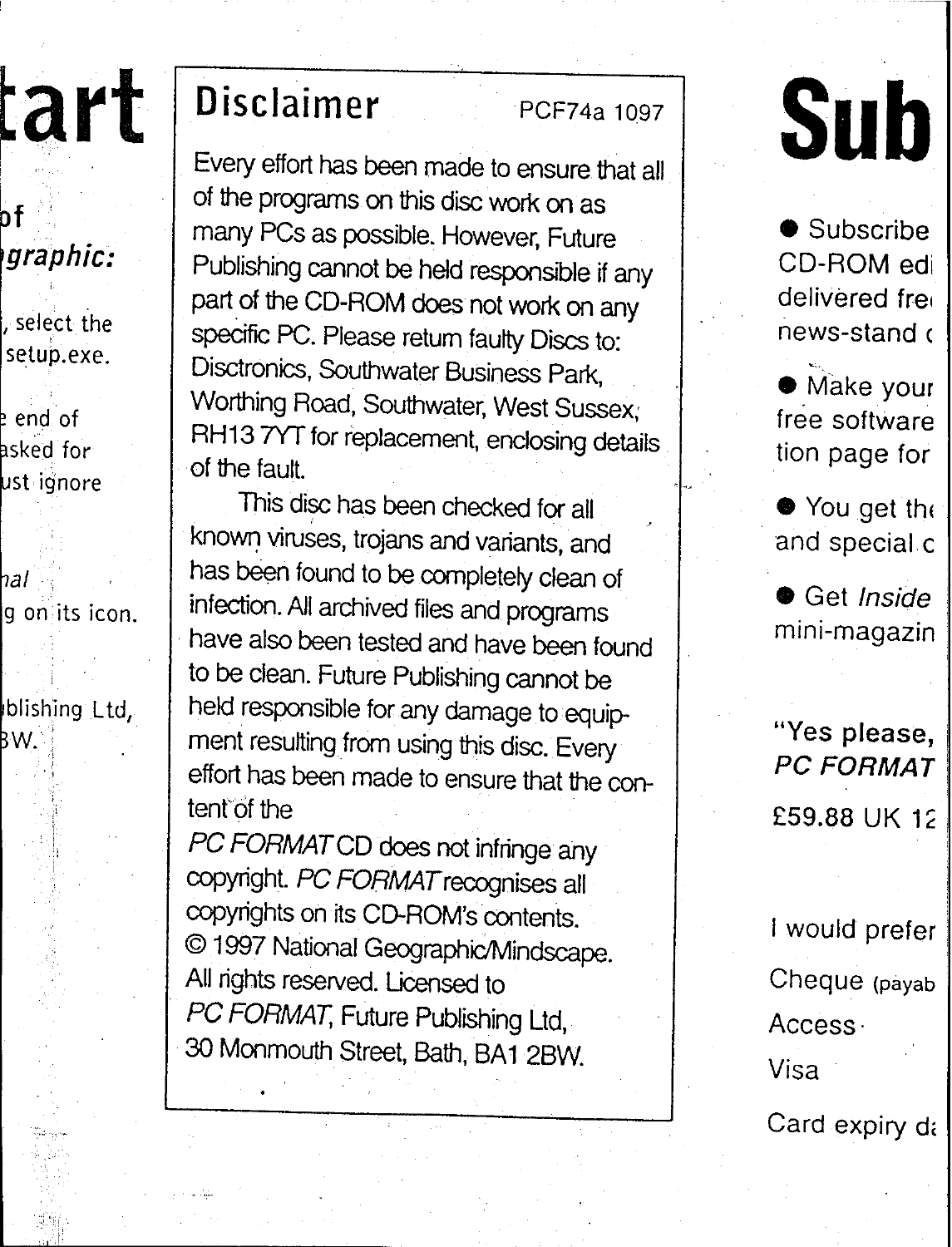## **Quicl< Start**

I

Install your very own copy of The Complete National Geographic:

Open up Explorer, or File Manager, select the CD-ROM drive, and double-click on setup.exe.

The software will now install. At the end of the installation process you will be asked for a registration number, but you can just ignore this bit.

Finished? Run The Complete National Geographic by simply double-clicking on its icon.

• Please send comments to: Tony Ellis, PC FORMAT, Future Publishing Ltd, 30 Monmouth Street, Bath, SAl 2BW.

#### Disclaimer PCF74a 1097

Every effort has been made to ensure that all of the programs on this disc work on as many PCs as possible.However, Future Publishing cannot be held responsible if any part of the CD-ROM does not work on any specific PC. Please return faulty Discs to: Disctronics, Southwater Business Park, Worthing Road, Southwater, West Sussex, RH13 7YT for replacement, enclosing details of tha fault

:;

This dischas been checked for all known viruses, troians and variants, and has been found to be completely clean of infection. All archived files and programs have also been tested and have been found to be clean. Future Publishing cannot be held responsible for any damage to equipment resulting from using this disc. Every effort has been made to ensure that the c0ntent of the

PC FORMATCD does not infringe any copyright. PC FORMAT recognises all copyrights on its CD-ROM's contents. © 1997 National GeographiclMindscape. All rights reserved. Licensed to PC FORMAT, Future Publishing Ltd, 30 Monmouth Street Bath, SAl 2SW.

#### **Subscribe** to *PC FORMAT*

• Subscribe and get 12 issues of the CD-ROM edition of PC FORMAT, delivered free to your door, at special news-stand discounted prices;

• Make your choice from our range of  $free$  software  $-$  see this month's subscription page for details.

• You get the lowest prices on mail order and special offers when you subscribe.

**• Get Inside Information, the free monthly** mini-magazine for subscribers.

"Yes please, I'd like to subscribe to  $PC$  FORMAT and choose a gift  $\dots$ " £59.88 UK 12 issues CD-ROM edition

I would prefer to pay by:

Cheque (payable to Future Publishing lid) Access

Visa

Card expiry date --

| Credit card number |                   |
|--------------------|-------------------|
|                    |                   |
|                    |                   |
| Mr/Mrs/Miss/Ms     |                   |
| Address            | $\sim$ $^{\circ}$ |

| Postcode. |  |  |  |
|-----------|--|--|--|
|           |  |  |  |

Teiephone number \_

My choice of free software: (see this month's subscription insert)

**Now return this card to:** PC FORMAT Subscriptions, Future Publishing, Somerton, Somerset TA<sub>11</sub> 6BR.

Subscription hotline  $\pi$  01225 822511

PCF74a 1097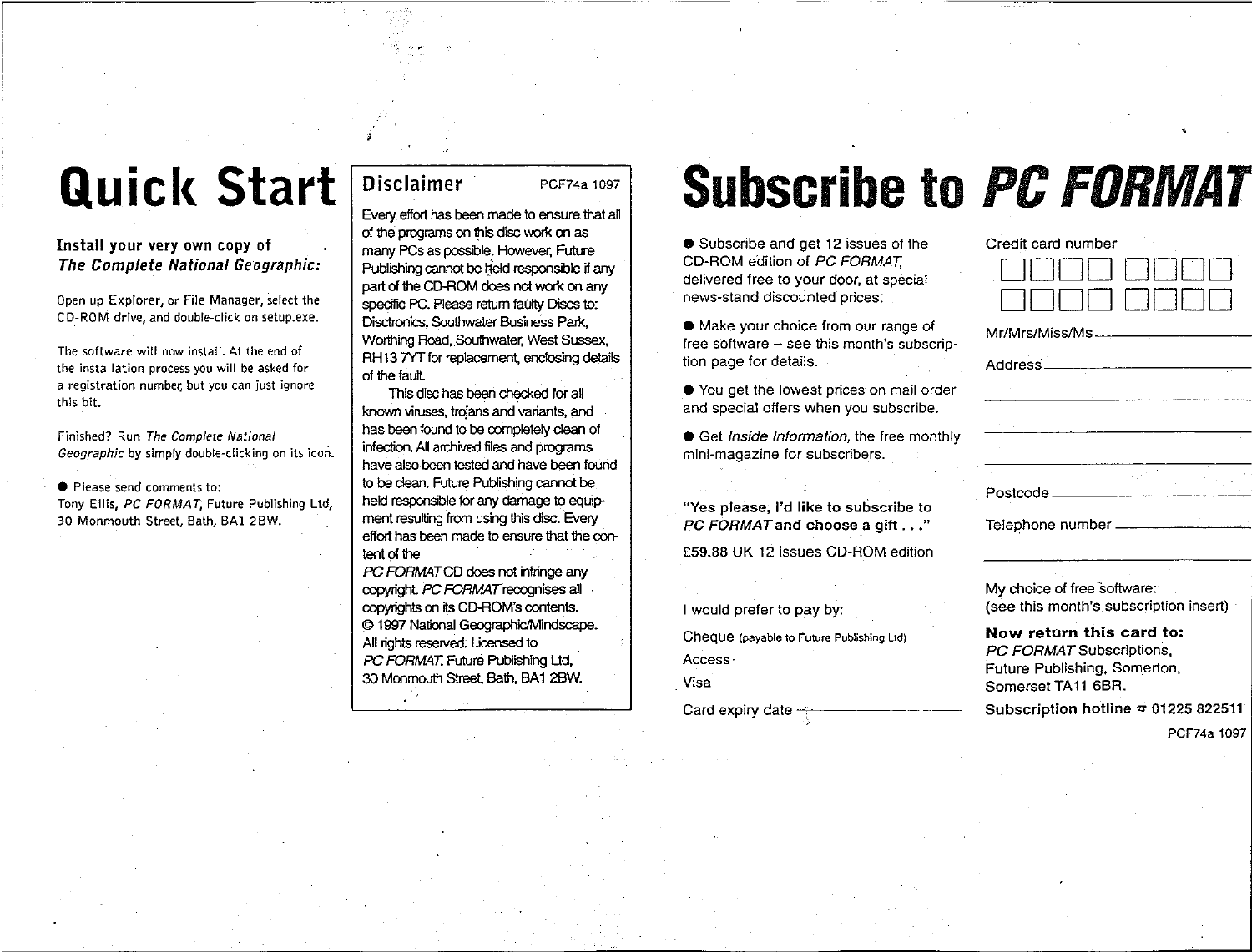

### October 1997

Simply insert the<br>CD-ROM, switch to<br>your CD-ROM drive and run setup.exe.

THE COMPLETE HATIONAL SEGGRAPMC

Made in England The Publishing Ltd 1997<br>Not to be sold separately RTC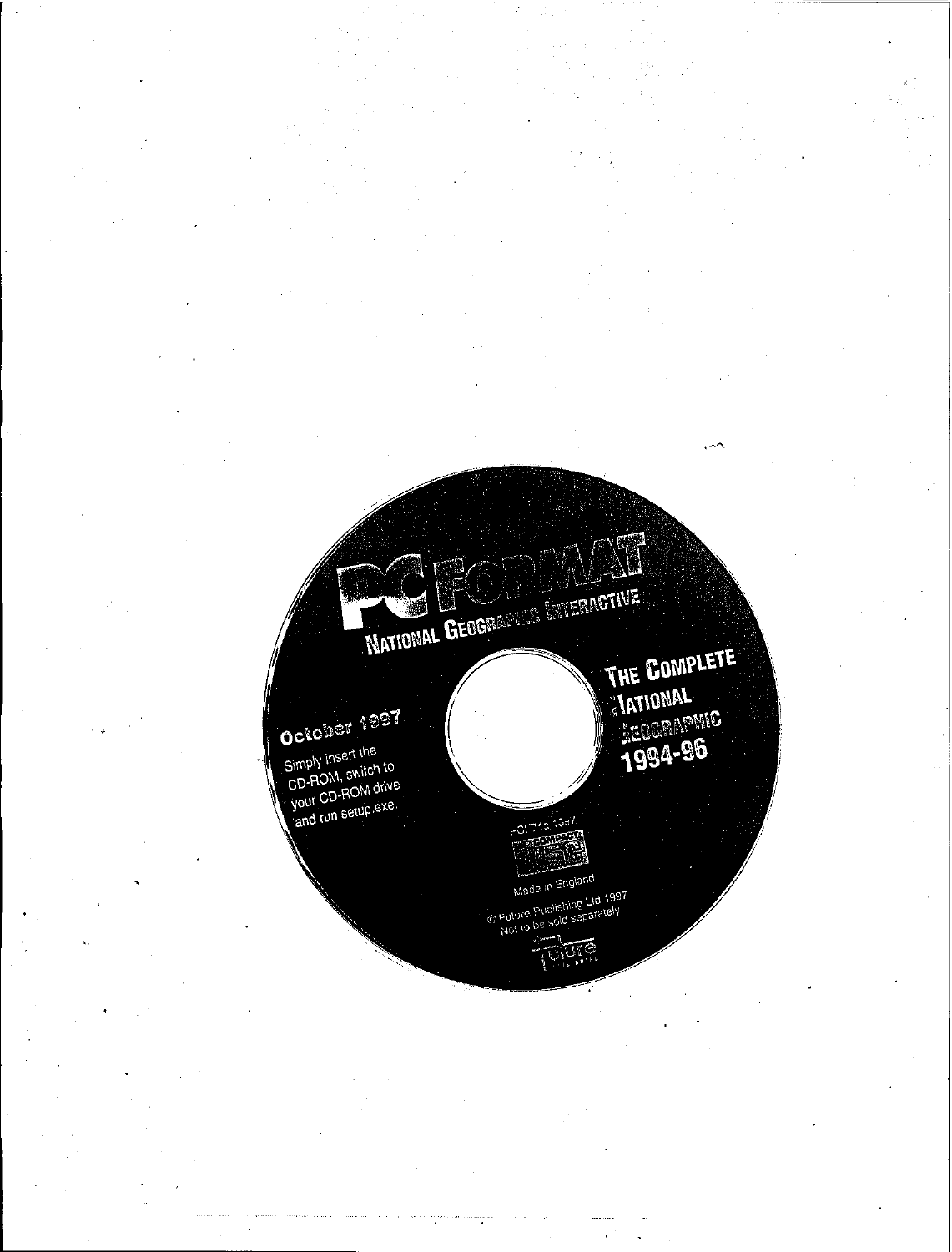# NATIONAL GEOGRAPHES ENTERACTIVE

#### October 1997

Simply insert the CD-ROM, switch to your CD-ROM drive and run setup.exe.



Made in England

The Future Publishing Ltd 1997<br>Not to be sold separately



THE COMPLETE **AROITAL JECORAPING**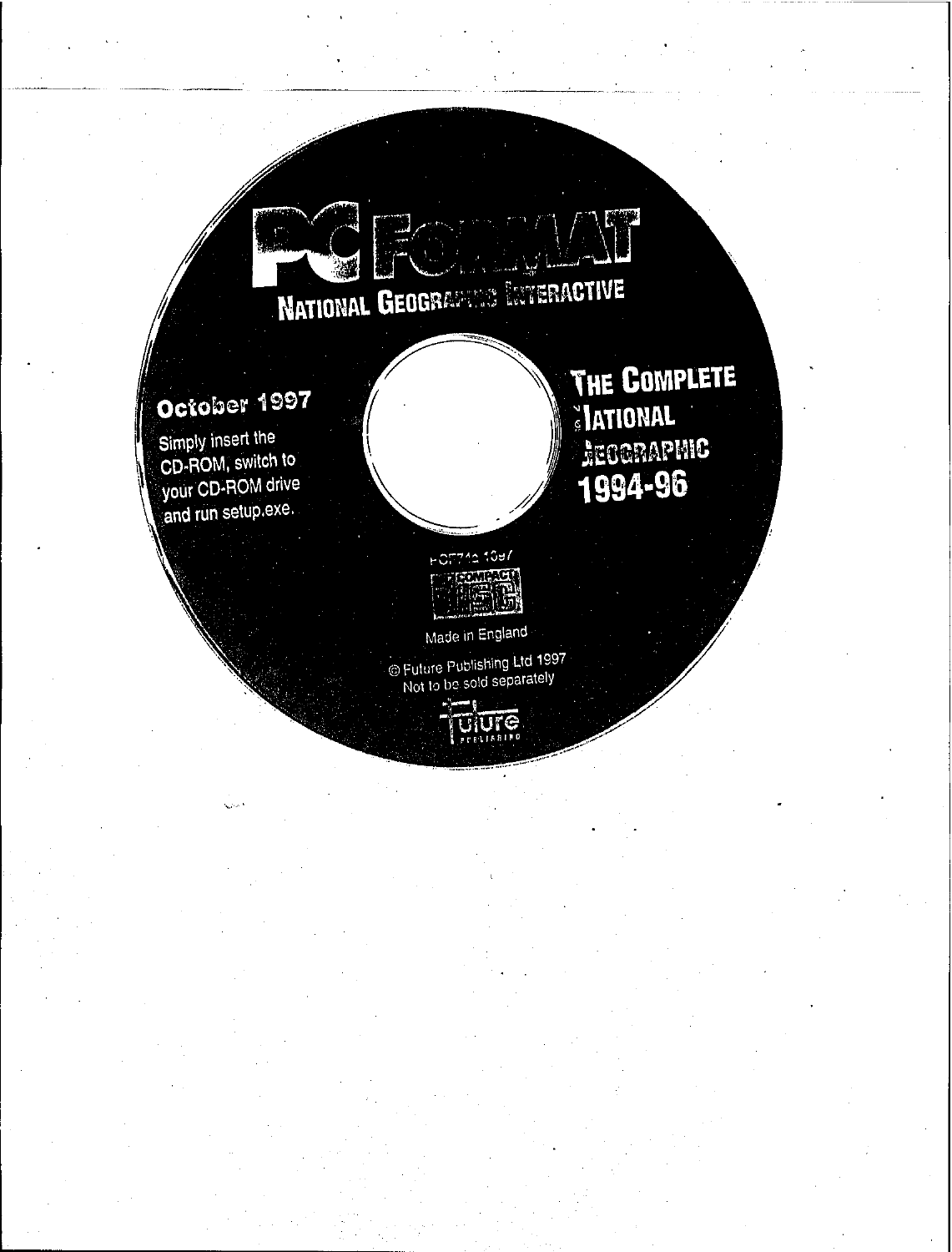



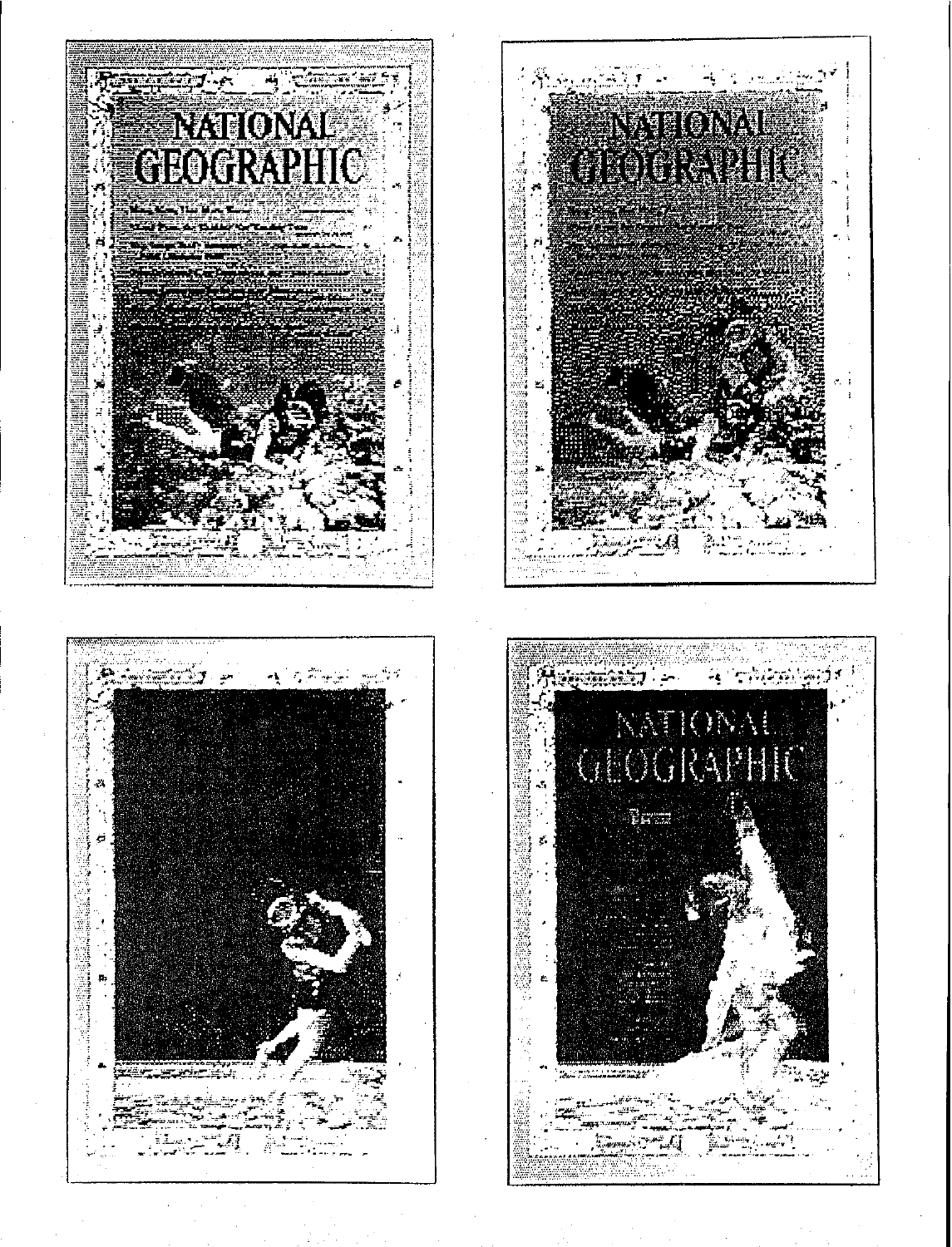